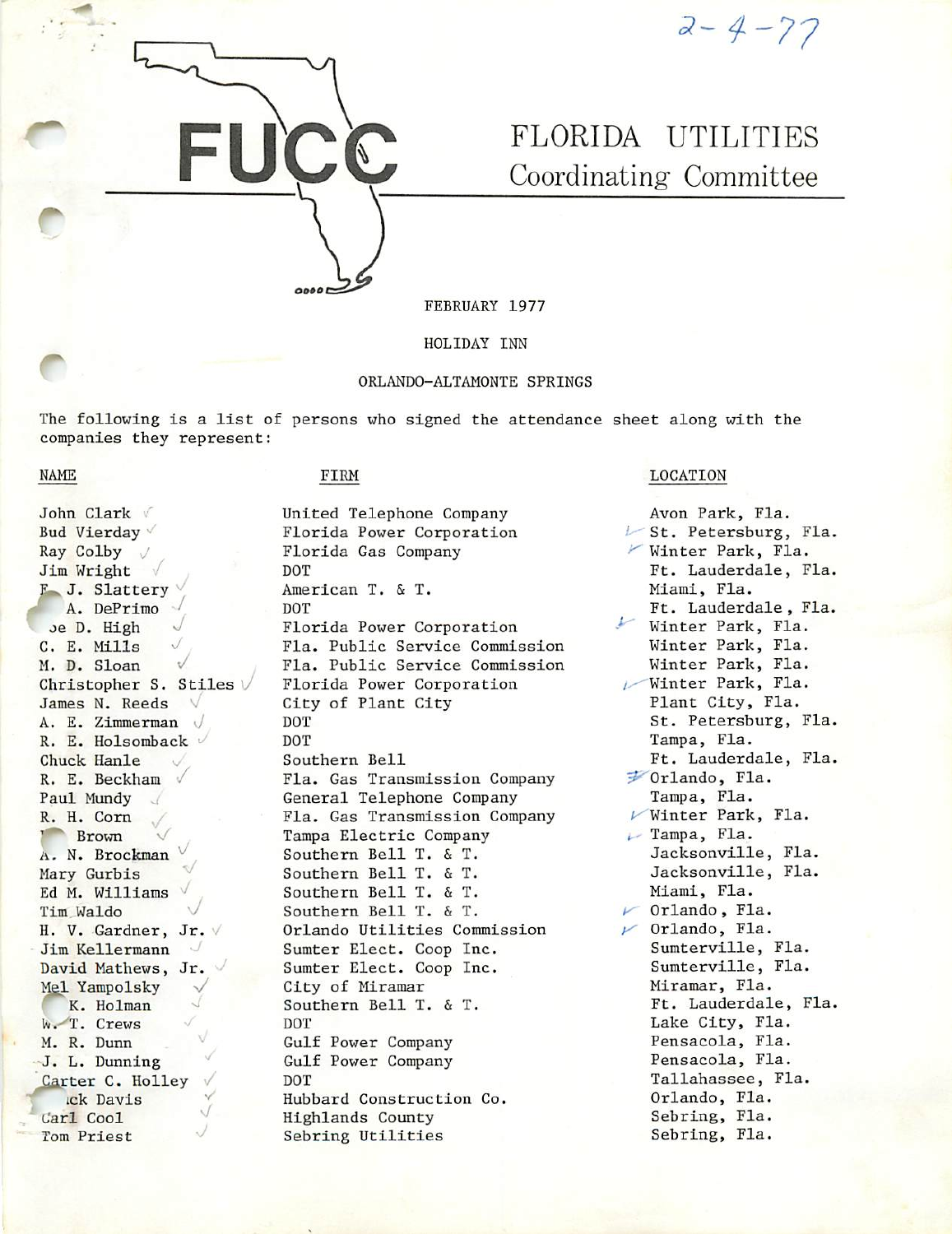#### **NAME**

**r** 

Dennis M. LaBelle V Barney Bonfiglio Bill Hopgood  $\sqrt{2}$ 1 Duncan š. / Vun Montford  $\overrightarrow{y}$ <br>Bob Krudup  $\overrightarrow{y}$ Bob Krudup ' Ray Afeld J. W. Register ' Pop Edwards Jim Frankford  $\sqrt{}$ B. L. Miller K. Chancey, Jr.  $\sqrt{ }$ M. E. Garlotte  $\vee$ C. F. Lock J Don Brant B. B. Godfrey R. Kent Hasterson R. W. Foote  $\cup$ 

 $\sqrt{ }$  $\sqrt{}$ 

# FIRM

Florida Power & Light Company Florida Gas Company Florida Power & Light Co. Florida Power & Light Co. DOT Florida Power & Light Co. Utility Notification Center American Tel. & Tel. American Tel. & Tel. General Telephone of Fla. DOT DOT Orlando Utilities Commission Orlando Utilities Commission City of Orlando DOT Southern Bell Winter Park Telephone Company

LOCATION

Miami, Fla. St. Petersburg, Fla. Miami, Fla. »-^Daytona Beach, Fla. Tallahassee, Fla. Miami, Fla. Tampa, Fla. Jacksonville, Fla. West Palm Beach, Fla, Sarasota, Fla. Bartow, Fla. Bartow, Fla.  $\sim$  Orlando, Fla.  $\nu$  Orlando, Fla. Orlando, Fla. Deland, Fla. Miami, Fla. Winter Park, Fla.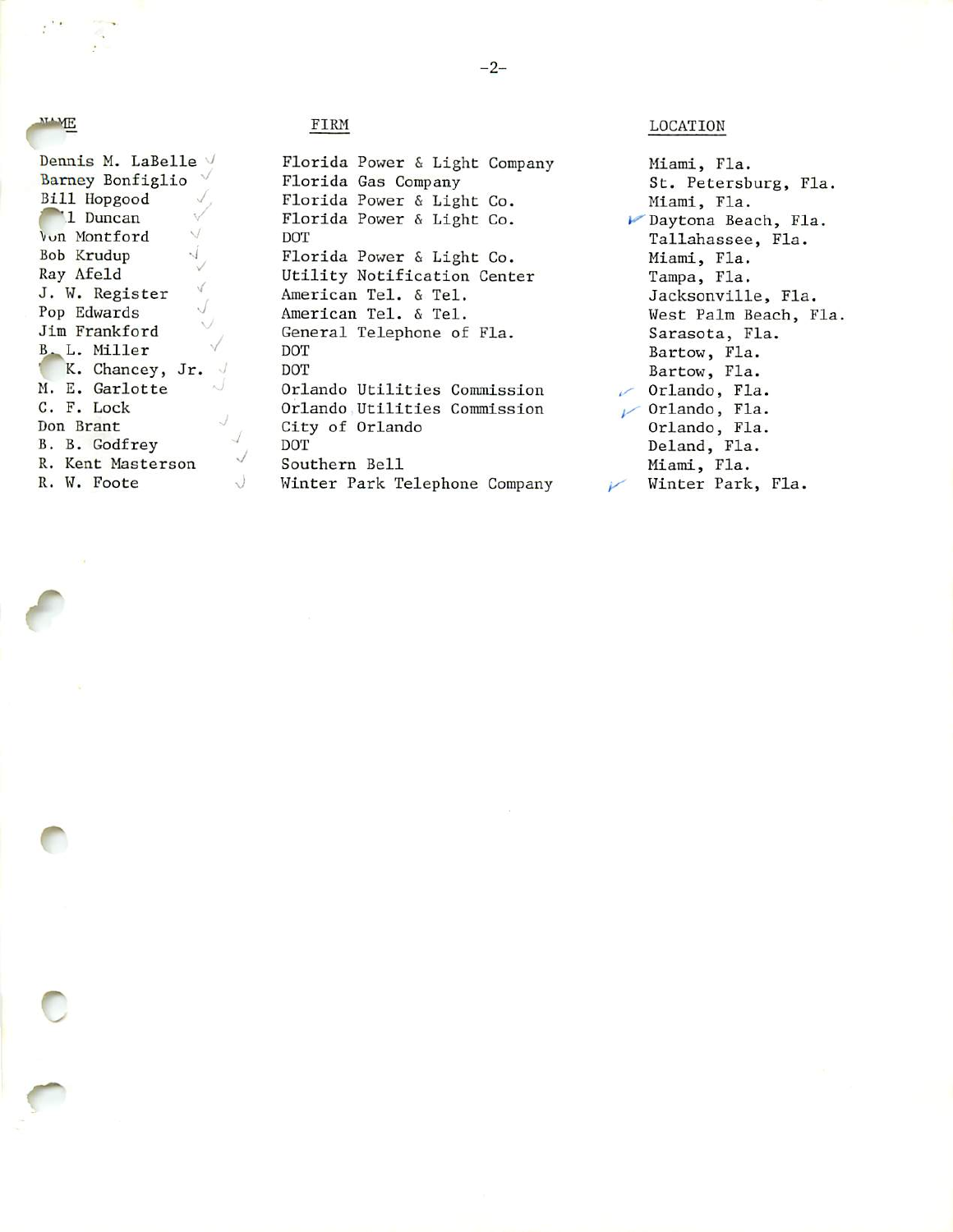

# FLORIDA UTILITIES Coordinating Committee

The February 4, 1977 meeting was called to order by Chairman, John Clark at 9:00 AM at the Holiday Inn at 436 and I-4, Orlando. Self-introductions were made. Minutes jf the November 5, 1976 meeting were read as written with two exceptions. (Note - Minutes of this meeting are presented not in the sequencial order of occurrence.) Changes are on page 2 - Ken Brown report - first paragraph - "annual" report changed to "committee" report.

Page 6 - Carter Holley - should be Carlton Gray-National Electric Safety Code

Discussed the length of the minutes of the meetings and what to do with the large list of names on mailing list. It was reviewed and was agreed minutes of meetings could be summarized and the mailing list could be reduced after Individual Investigation.

#### OLD BUSINESS

# Ken Brown - Chairman of "Joint Pole Use Master Agreement" Sub-Committee-

At the last meeting I presented the committee's recommendations. However, I found out that these recommendations were not complete; we forgot to add a termination clause. Early in January I asked Earnest Salley to reply to our recommendations. His reply is attached. (See Attachment 1) He concurred with Paragraph 1, and Is against all the other paragraph changes. Maybe If we reworded these, they would be accepted at a later date.

On January 27 our sub-committee met with Earnest Salley and I gave him a slide presentation that really showed the problems. We plan to hold two meetings of this sub-committee, and hopefully we can get these things worked out.

## Paul Mundy (speaking for Walter Anderson) - "Jacking and Boring" Sub-Committee -

Walter called a meeting February 2, 1977 for this sub-committee in Tampa with the Cable Contractors Association. Some of the main discussions were the use of PVC pipe. Walter hopes to have a final draft for the May meeting.

## Ed Williams - Chairman - "Traffic Controls" Sub-Committee -

Ed reviewed his sub-committee for new people at this meeting. As of January 24, 1977 ^e have checked with Mr. Dan Tumbull and he has not written the draft yet. As soon as we get a draft from Mr. Tumbull then we will get out committee back together.

#### Chuck Hanle - Southern Bell - Senate Bill 1340

Chuck reviewed Senate Bill 1340. This sub-committee was set up to determine what was the total Impact of this Senate bill on the utilities. We met In Tallahassee with Ed Cederholm, who Is Administrator with the Dept. of Natural Resources, and David Brett who Is his subordinate. Chuck read the minutes. (See Attachment 2) of the January 14, 1977 meeting. Discussion followed.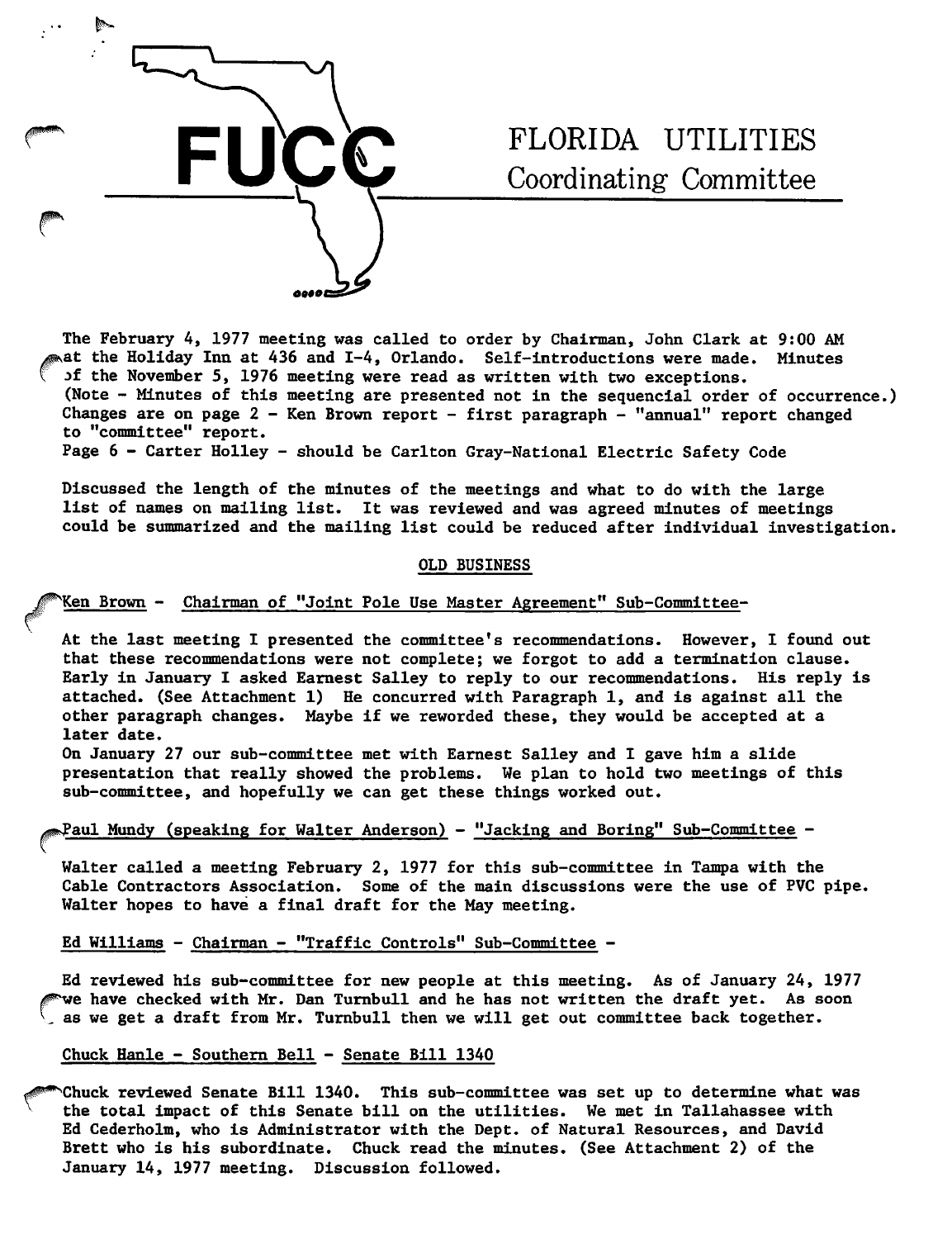Florida Utilities Coordinating Committee Page 2

## Carter Holley - Master Agreement of Construction Modification Sub-Committee -

Not much to report - it has to go to legal and to our sub-committee. A meeting will be held later this month. Discussions followed.

# Paul Mundy - Chairman of "Above Ground Appurtenances on DOT Rights-of-Way" Sub-Committee

This sub-committee was deactivated at our last meeting due to the fact that we had completed our assignment, however since this last meeting there has been an additional problem arise within the state. There has been occasions where utilities within the state felt like they should be reimbursed for certain relocations on DOT rights-of-way, and there was a disagreement between the utilities and the DOT. A non FUCC meeting was held in January 1977 among some of the major utilities in Tallahassee regarding this situation. The representatives of these utilities asked the FUCC to investigate this problem.

#### Bud Vierday - Chairman "Requirement of Corp of Engineers" Sub-Committee —

A Corp of Engineers meeting was held in Jacksonville with Mr. John Adams and reviewed the requirements of Corp of Engineers. As a result a letter would be issued to the appropriate utilities rescinding the requirements to furnish as built drawings. The intended procedure will include a requirement of the permitee to supply a notification to the Corp by letter that the actual construction had taken place.

Another matter discussed was handling after-the-fact permits. Mr. Adams stated he will send letters to appropriate utilities granting after-the-fact permits for installations prior to November 1968.

Another area discussed was the possibility of a general permit regarding all over head utility crossings. This will be pursued. If he is successful in getting this general permit approved it would be about March 1977.

Another area - clearance requirements for over head conductor crossings. It was mutually agreed that utilities will continue to show minimum clearances required by code and established by the electric company design criteria.

Last area brought up - The possibility of acception permit of upstream crossings. Particular concern is the clearance chart on page 4 in the grey manual we all use to do our permits. Discussions followed.

### Bud Vierday - Chairman "Street Lighting" Sub-Committee -

No problems have arose, therefore committee still inactive.

#### M. D. Sloan - FPSC

Discussed National Electric Safety Code. Right now this is under review. Copies have been sent out to each utility outlining the new revisions. This code does not have to be complied with until the Public Service Commission approves it. Discussions followed.

Guest Speaker - John Lynch of Florida Gas Appliance Company a subsidiary of Florida Gas Company. John showed a film "Making Energy From Garbage", and gave a talk on the Consumat energy production systems which was of interest to many. Discussions followed.